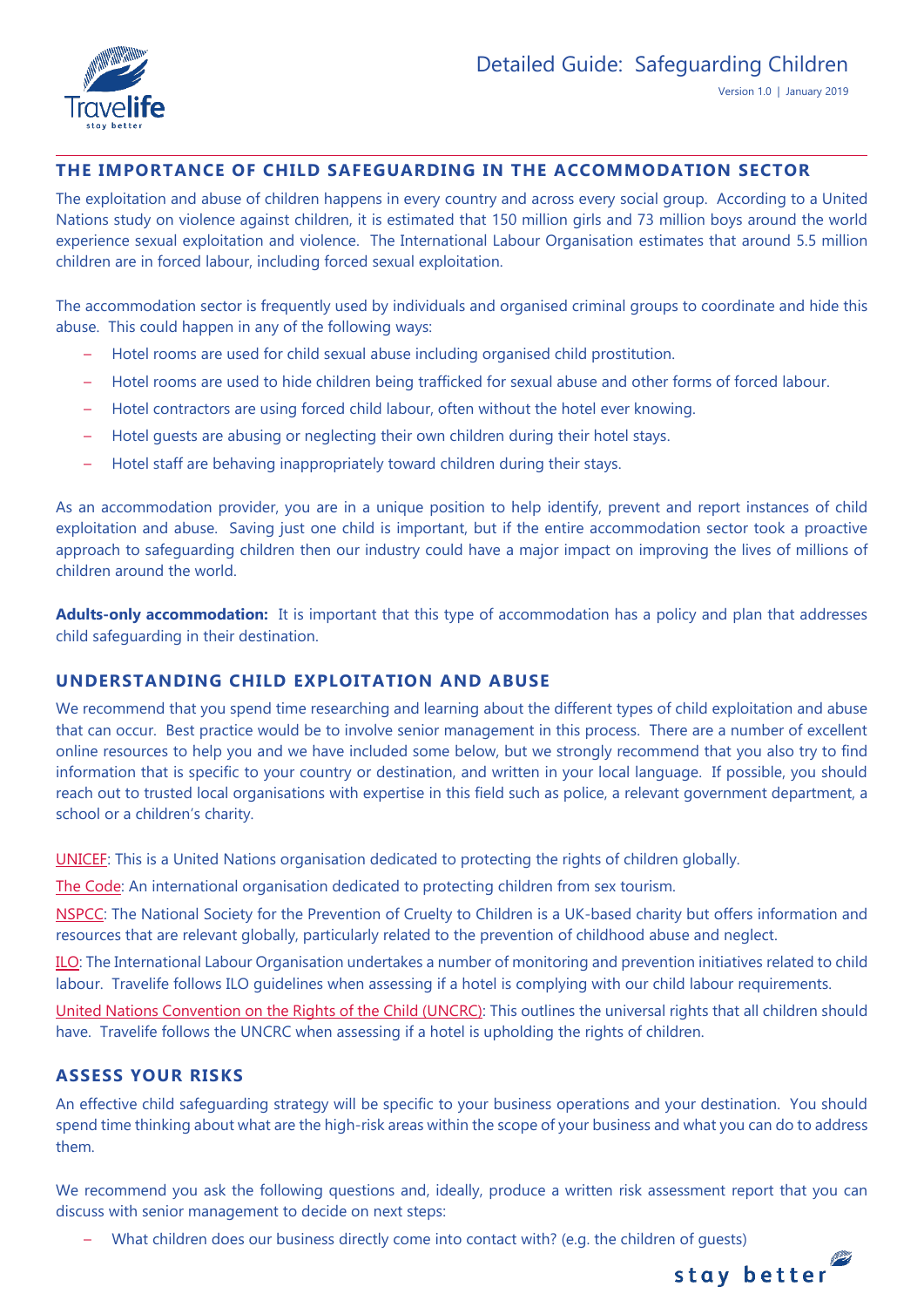- What children does our business indirectly influence? (e.g. children in your local town, children who use the beach)
- Who at our hotel is most likely to observe any abuse of children? (e.g. front office staff, housekeeping staff, other guests)
- Who at our hotel has contact with children when their parents may not be present? (e.g. entertainment staff, food and beverage staff)
- Do our guests have an opportunity to interact with local children in our destination? (e.g. excursions, local shopping and dining)
- What areas of our business directly involve children? (e.g. babysitting service, kids club)
- What groups of children are at high risk from exploitation and abuse in our destination? (e.g. have you observed homeless children in your area? Are orphanage or school visits offered to tourists?)
- Do any of our suppliers use child labour? (e.g. have you checked that an off-site laundry contractor is respecting child labour laws?)

Answering these questions should help you identify the risk areas within your operations. These might include:

- Guests abusing their own children
- Sexual abuse of children taking place in guest rooms
- Guests engaging in child prostitution
- The hotel being used to traffic children
- Suppliers using child labour
- Your own staff abusing or behaving inappropriately with children
- Guests engaging with activities involving children such as orphanage or school visits, even if you do not offer the excursions yourselves.

#### **IMPORTANT**

Remember that often abuse is not obvious. A common example in the accommodation sector is young bar or entertainment staff flirting with teenagers who are under the age of 18, perhaps inviting them to a party or simply complimenting the way they look in a suggestive manner. Or perhaps a teenage guest invites an adult staff member to socialise with them and the staff member accepts, not realising they are under 18. This is inappropriate behaviour and should be noted within your risk assessment so that you can address it in your child safeguarding plan.

# **DEVELOP A CHILD SAFEGUARDING PLAN**

You should write a plan that outlines the steps you will take to prevent the exploitation and abuse of children. This should be agreed by senior management and cover all of the following key areas:

- A statement that commits your business to safeguarding children.
- Your formal policy and procedure for reporting suspected child abuse and exploitation to the appropriate authorities. This must include contact details for those authorities, such as phone numbers.
- Staff training and awareness that includes what they can do to prevent and report child exploitation and abuse. This could include a training session for new staff, regular update training for existing staff and written information posted in staff areas and/or your staff handbook. This must be in the languages that all of your staff understand and cover the staff of your contractors.
- Guest awareness. This should include written information in the languages your guests most commonly speak about your commitment to safeguarding children along with what they can do to prevent and report child exploitation and abuse.
- We recommend you include the steps you will take to ensure your suppliers are also safeguarding children. This could include sending them information on your commitments and including contract clauses that commit them to upholding the same principles.

## **OTHER IMPORTANT CONSIDERATIONS**

#### **Keep records**

A Travelife auditor may ask to see evidence that you are taking steps to safeguard children so we recommend you keep your policies, reports and plans updated and available for inspection. If you provide training to your staff, you should keep records of dates, who delivered the training and which staff attended the session.